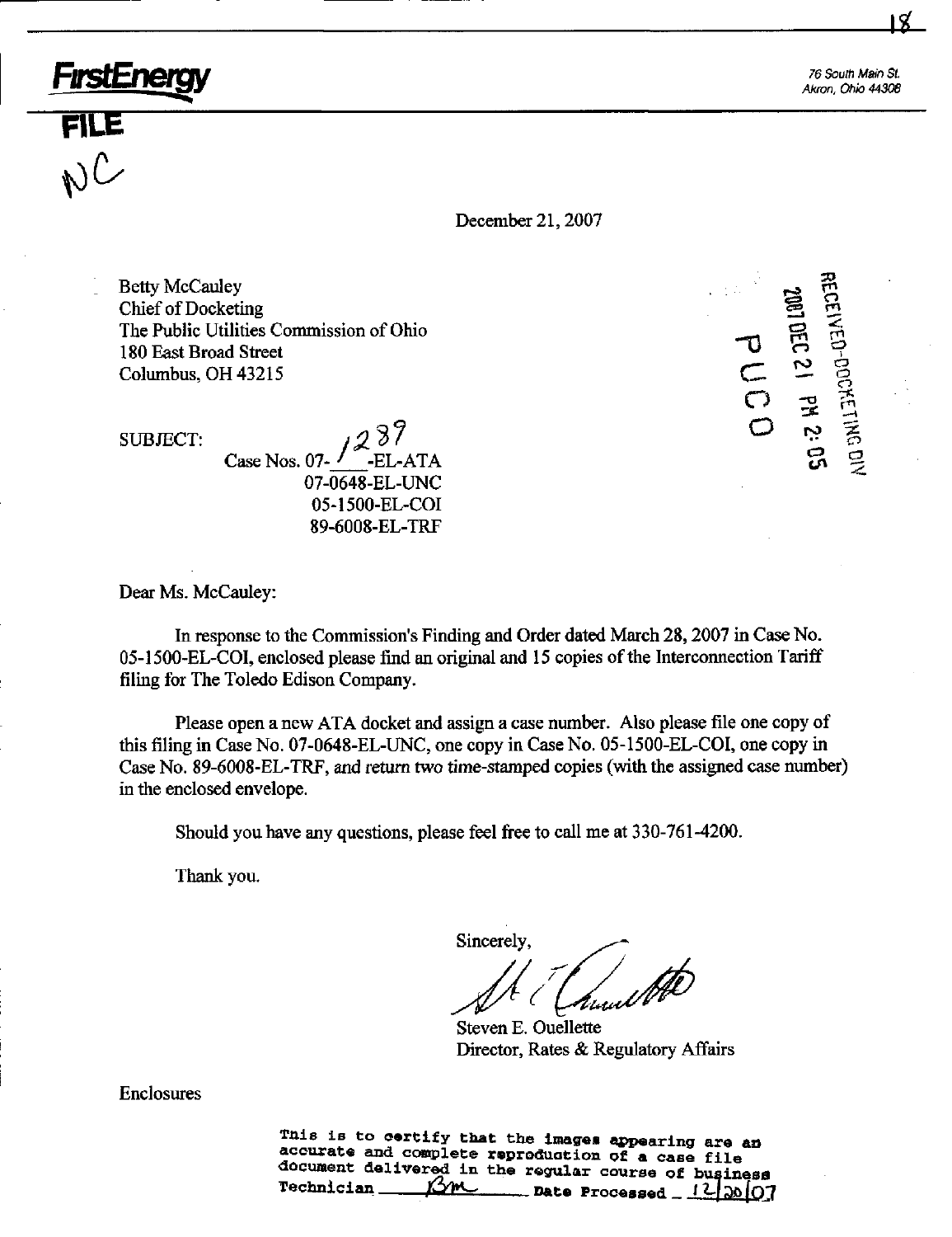# BEFORE THE PUBLIC UTILITIES COMMISSION OF OHIO

In the Matter of the Application of The Toledo Edison Company for Approval of Modifications to Existing Interconnection Tariff

Case No. 07- •EL-ATA

I. APPLICANT RESPECTFULLY PROPOSES: (Check applicable proposals)

New Service

Change in Rule or Regulation

Correction of Error

New Classification

Reduction in Rates

Change In Classification

 $X$  Other, not involving increase in rates

Various Related and Umelated textual revision, without change in intent

- 2. DESCRIPTION OF PROPOSAL: Changes to the existing Interconnection Tariff are proposed pursuant to the Commission's Order, in Docket No. 05-1500-EL-COI, issued on March 28, 2007, and reflect the proposed rule changes set forth in said Order and approved by JCAR on October 22, 2007. Also included are several changes that clarify the provisions of the existing schedule.
- 3. TARIFFS AFFECTED: (Ifmore than 2, use additional sheets)

Tariff Sheet No. 76

- 4. Attached hereto and made a part hereof are: (Check applicable Exhibits)
- $X$  Exhibit A existing schedule sheets (to be superseded) if applicable
- $X$  Exhibit B proposed schedule sheets

Exhibit C-1

- a) if new service is proposed, describe;
- b) if new equipment is involved, describe (preferably with a picture, brochure, etc.) and where appropriate, a statement distinguishing proposed service from existing services;
- c) if proposed service results from customer requests, so state, giving if available, the number and type of customers requesting proposed service.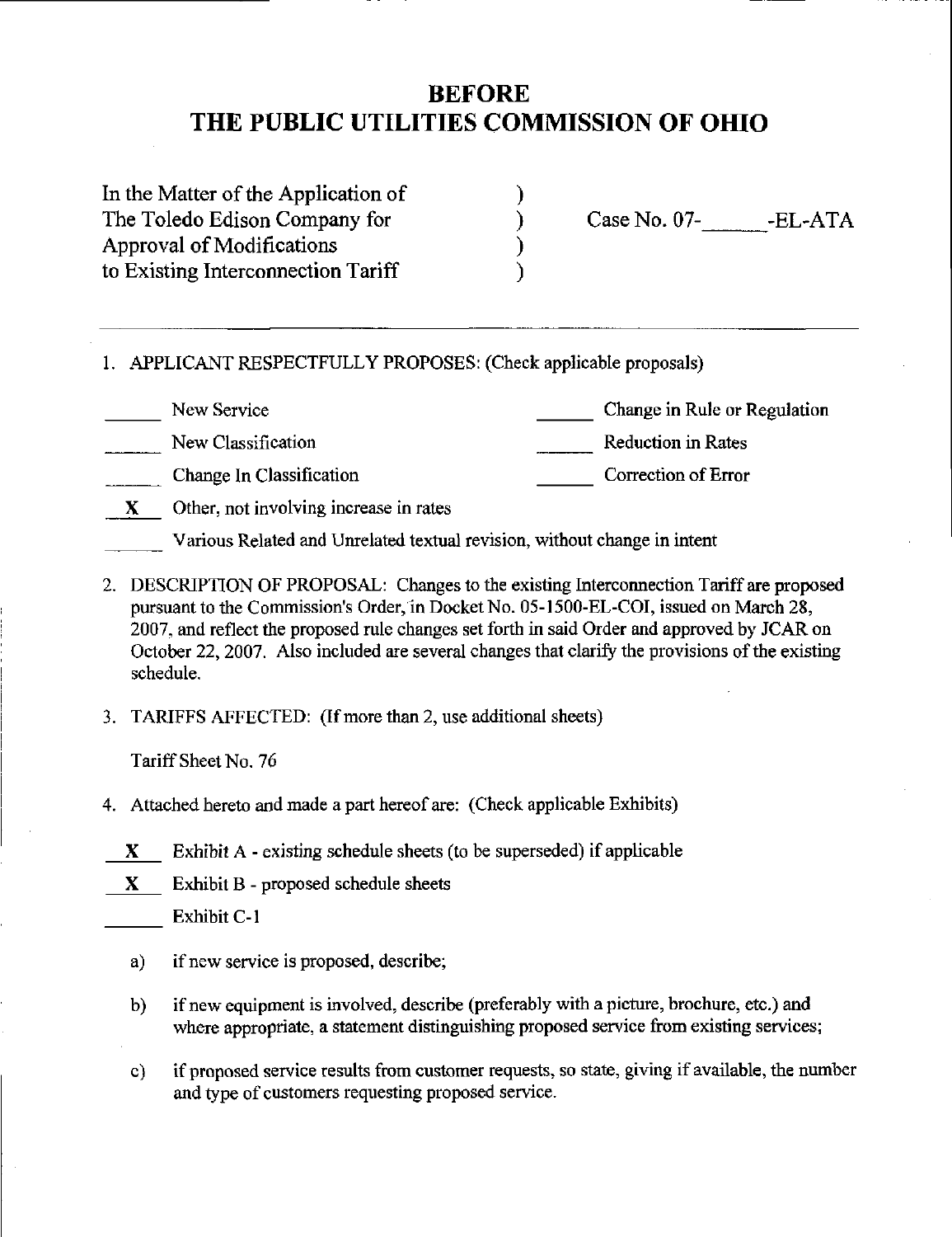- Exhibit C-2 if a change of classification, rule or regulation is proposed, a statement explaining reason for change.
- X Exhibit C-3 statement explaining reason for any proposal not covered in Exhibits C-1 or C-2
- 5. Applicant respectfully requests the Commission to approve the tariff sheets attached hereto, and to authorize The Toledo Edison Company to file the same in final form, becoming effective on the date, subsequent to filing, to be shown on the proposed schedule which will be filed with the Commission; and to be in the form and content shown in Exhibit B.

 $\sqrt{)}$  /  $\sqrt{2}$ 

Kathy J. Kolich, Senior Attorney FirstEnergy Service Company 76 South Main Street Akron, Ohio 44308 (330) 384-4580

On behalf of The Toledo Edison Company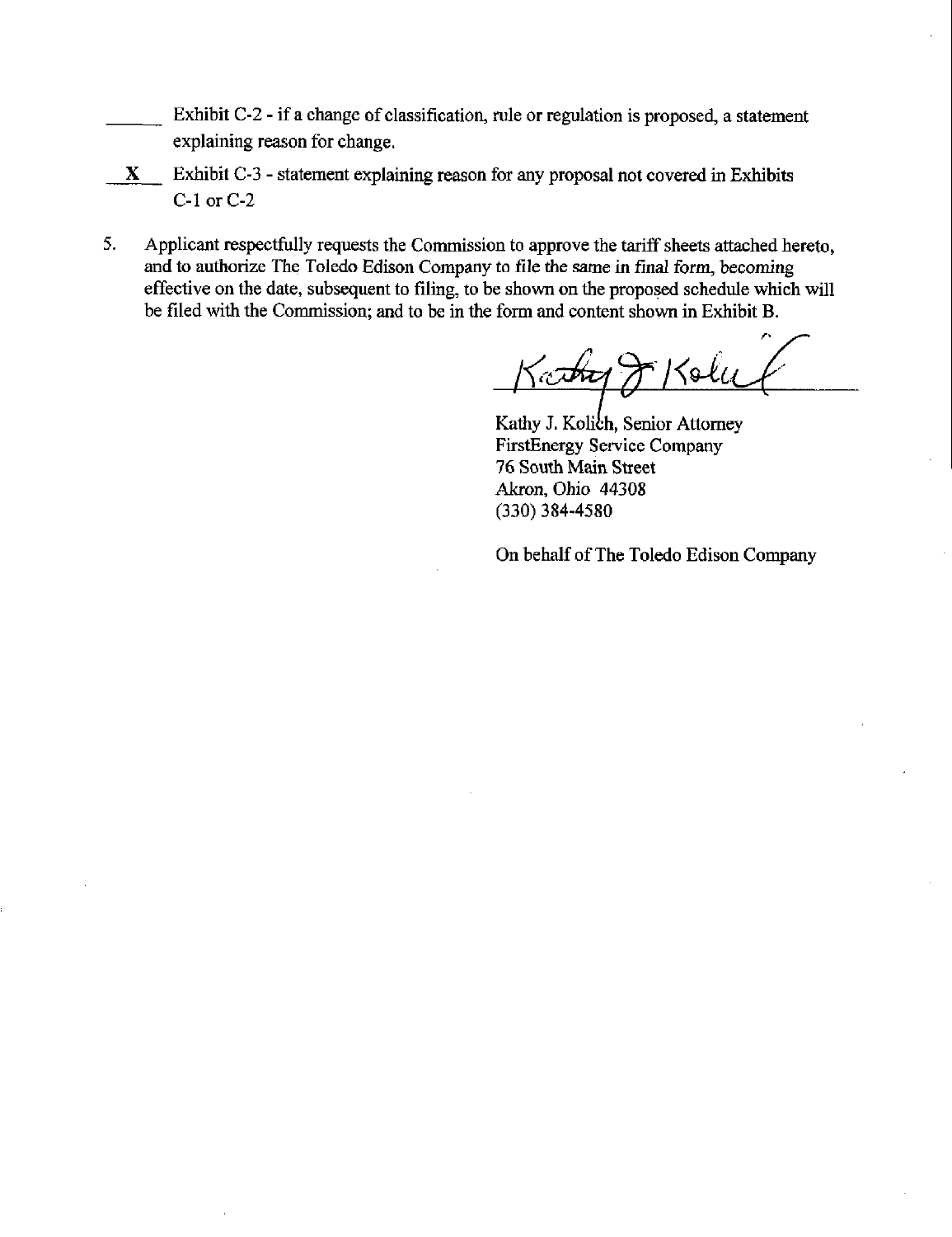24<sup>th</sup> Revised Page 1 of 2

# TABLE OF CONTENTS

The following rates, rules and regulations for electric service are applicable throughout Toledo Edison's service territory except as noted.

|                                                    | <b>Sheet Numbers</b> | Revision                 |
|----------------------------------------------------|----------------------|--------------------------|
| <b>TABLE OF CONTENTS</b>                           |                      | 24 <sup>th</sup> Revised |
| <b>DEFINITION OF TERRITORY</b>                     | 3                    | Original                 |
| <b>REGULATIONS</b>                                 |                      |                          |
| <b>Standard Rules and Regulations</b>              | 4                    | 2 <sup>nd</sup> Revised  |
| <b>Emergency Electrical Procedures</b>             | 4                    | 1 <sup>st</sup> Revised  |
| <b>RESIDENTIAL SERVICE</b>                         |                      |                          |
| Residential Rate "R-01"                            | 10                   | 7 <sup>th</sup> Revised  |
| Residential Rate "R-01a"                           | 12                   | 6 <sup>th</sup> Revised  |
| Residential Rate "R-09" (Apartment Rate)           | 19                   | 2 <sup>nd</sup> Revised  |
| Residential Rate "R-09a" (Apartment Rate)          | 20                   | 1st Revised              |
| Residential Conservation Service Program           | 21                   | Original                 |
| <b>GENERAL SERVICE</b>                             |                      |                          |
| Small School Rate "SR-1a"                          | 41                   | 7 <sup>th</sup> Revised  |
| Large School Rate "SR-2a"                          | 42                   | 8 <sup>th</sup> Revised  |
| General Service Rate "GS-14"                       | 44                   | 8 <sup>th</sup> Revised  |
| Small General Service Schedule                     | 45 <sub>1</sub>      | 7 <sup>th</sup> Revised  |
| Medium General Service Schedule                    | 46                   | 8 <sup>th</sup> Revised  |
| Partial Service Rate "GS-15"                       | 52                   | 1 <sup>st</sup> Revised  |
| Outdoor Night Lighting Rate "GS-13"                | 53                   | 6 <sup>th</sup> Revised  |
| Outdoor Security Lighting Rate "GS-18"             | 54                   | 6 <sup>th</sup> Revised  |
| PRIMARY POWER SERVICE                              |                      |                          |
|                                                    |                      |                          |
| Large General Service Rate "PV-45"                 | 61                   | 8 <sup>th</sup> Revised  |
| Interruptible Power Rate "PV-46"                   | 63                   | 1 <sup>st</sup> Revised  |
| <b>OTHER SERVICE</b>                               |                      |                          |
| Co-generation and Small Power Producer Rate "CO-1" | 70                   | Original                 |
| Street Lighting Rate "SL-1"                        | 71                   | 8 <sup>th</sup> Revised  |
| Experimental Market Based Tariff                   | 74                   | Original                 |
| <b>Interconnection Tariff</b>                      | 76                   | Original                 |
| Retail Transition Cost Recovery of                 |                      |                          |
| Non-bypassable Regulatory Transition Charges       | 77                   | Original                 |
| <b>MISCELLANEOUS CHARGES</b>                       | 75                   | 1 <sup>st</sup> Revised  |

Filed pursuant to Order dated August 15,2007, in Case No. 06-11U-EL-UNC, before

The Public Utilities Commission of Ohio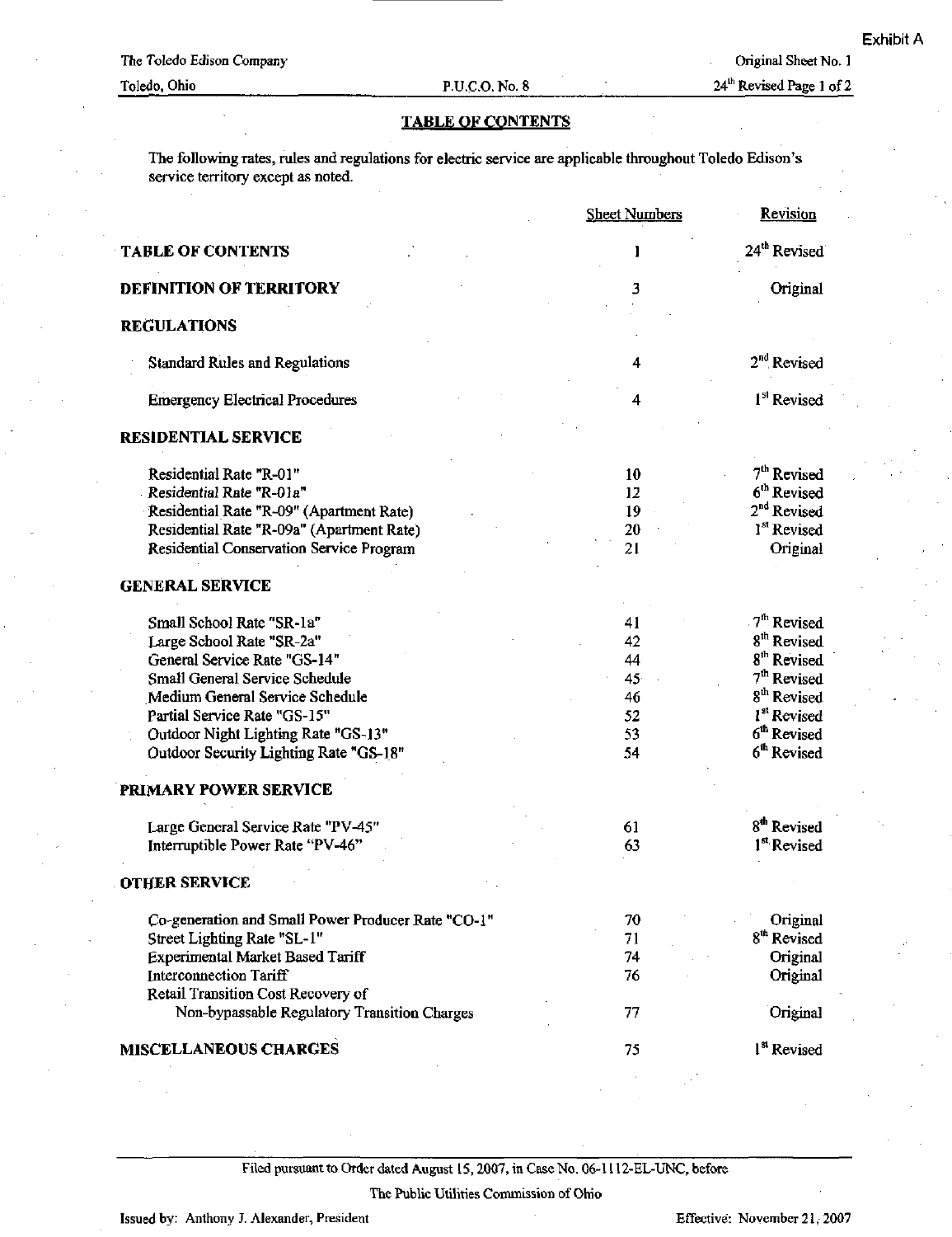Original Sheet No. 1

24<sup>th</sup> Revised Page 2 of 2

# TABLE OF CONTENTS

|                              |                                                           | <b>Sheet Numbers</b> | Revision                |
|------------------------------|-----------------------------------------------------------|----------------------|-------------------------|
| <b>GRANDFATHERED SERVICE</b> |                                                           |                      |                         |
|                              | Residential Rate "R-02" (Add-On Heat Pump)                | 11                   | 8 <sup>th</sup> Revised |
|                              | Residential Rate "R-06" (Space Heating and Water Heating) | 13                   | 8 <sup>th</sup> Revised |
|                              | Residential Rate "R-06a"(Space Heating and Water Heating) | 14                   | 7 <sup>th</sup> Revised |
|                              | Residential Rate "R-04" (Water Heating)                   | 15                   | 4 <sup>th</sup> Revised |
|                              | Residential Rate "R-04a" (Water Heating)                  | 16                   | 3 <sup>rd</sup> Revised |
|                              | Residential Rate "R-07" (Space Heating)                   | 17                   | 4 <sup>th</sup> Revised |
|                              | Residential Rate "R-07a" (Space Heating)                  | 18                   | 3rd Revised             |
|                              | Small General Service Rate "GS-16"                        | 40                   | 4 <sup>th</sup> Revised |
|                              | Large General Service Rate "GS-12"                        | 43                   | 4 <sup>th</sup> Revised |
|                              | General Service Electric Space Conditioning Rate "GS-1"   | 47                   | 4 <sup>th</sup> Revised |
|                              | Optional Electric Process Heating and                     |                      |                         |
|                              | Electric Boiler Load Management Rate "GS-3"               | 48                   | 7 <sup>th</sup> Revised |
|                              | General Service Heating Rate "GS-17"                      | 49                   | 8 <sup>th</sup> Revised |
|                              | Controlled Water Heating Rate "GS-19"                     | 50                   | 4 <sup>th</sup> Revised |
|                              | Controlled Water Heating Rate "GS-19a"                    | 51                   | 3 <sup>rd</sup> Revised |
| Large Power Rate "PV-44"     |                                                           | 60                   | 4 <sup>th</sup> Revised |
|                              |                                                           |                      |                         |
| <b>RIDERS</b>                |                                                           |                      |                         |
| Rider No. 1                  | Electric Fuel Component Rate                              | 79                   | Original                |
| Rider No. 4                  | Economic Development Rider                                | 80                   | Original                |
| Rider No. 4a                 | Economic Development Rider                                | 81                   | Original                |
| Rider No. 6                  | Direct Load Control Experiment                            | 83                   | Original                |
| Rider No. 7                  | Prepaid Demand Option                                     | 84                   | Original                |
| Rider No. 8                  | Replacement Electricity                                   | 85                   | Original                |
| Rider No. 9                  | Transition Rate Credit Program/Residential                | 86                   | $2nd$ Revised           |
| Rider No. 11                 | Universal Service Rider                                   | 90                   | 6 <sup>th</sup> Revised |
| Rider No. 12                 | Temporary Rider for EEF                                   | 91                   | 1 <sup>st</sup> Revised |
| Rider No. 13                 | <b>State and Local Tax Rider</b>                          | 92                   | 6 <sup>th</sup> Revised |
| Rider No. 14                 | Net Energy Metering                                       | 93                   | 1st Revised             |
| Rider No. 15                 | State kWh Tax Self-Assessor Credit Rider                  | 94                   | I <sup>st</sup> Revised |
| Rider No. 16                 | Residential Transmission and Ancillary Service            | 95                   | 2 <sup>nd</sup> Revised |
| Rider No. 17                 | Commercial Transmission and Ancillary Service             | 96                   | $2nd$ Revised           |
| Rider No. 18                 | <b>Industrial Transmission and Ancillary Service</b>      | 97                   | 3rd Revised             |
| Rider No. 19                 | Regulatory Transition Charge Offset                       | 98                   | Original                |
| Rider No. 20                 | Fuel Recovery Mechanism                                   | 99                   | Original                |
| Rider No. 21                 | Shopping Credit Rider                                     | 100                  | Original                |
| Rider No. 22                 | Returning Customer Generation Service Rider               | 101                  | 1 <sup>st</sup> Revised |
| Rider No. 23                 | Shopping Credit Adder                                     | 102                  | 1 <sup>st</sup> Revised |
| Rider No. 24                 | Green Resource Rider                                      | 104                  | Original                |
|                              |                                                           |                      |                         |

Filed pursuant to Order dated August 15, 2007, in Case No. 06-1112-EL-UNC, before

The Public Utilities Commission of Ohio

Issued by: Anthony J. Alexander, President Effective: November 21, 2007

Toledo, Ohio P.U.C.O. No. 8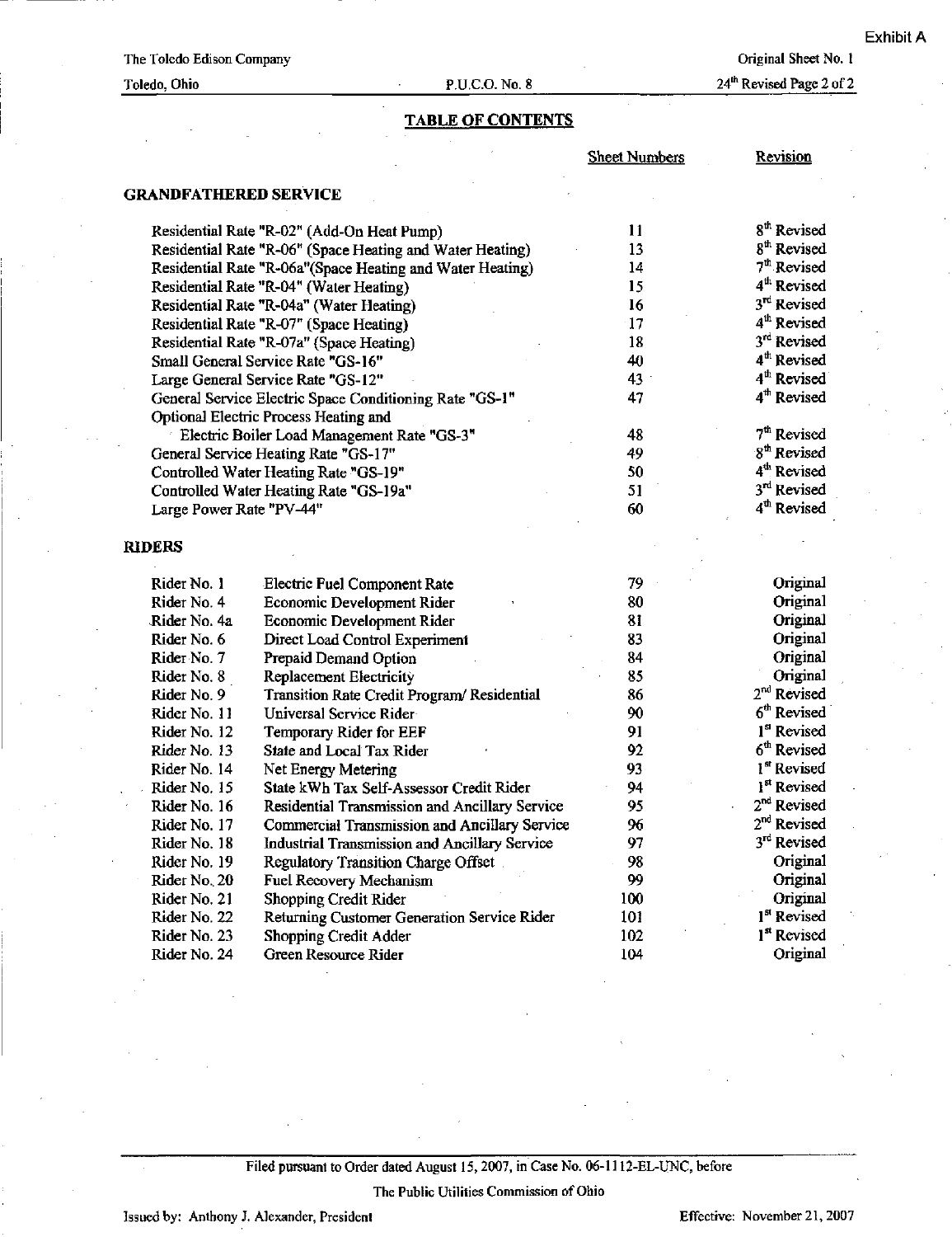# Applicability

Applicable in the entire territory where tariff P.U.C.O No. 8 applies, this tariff applies to those situations where an Interconnection Service Customer seeks to physically connect such customer's electric generation facility to, and may operate it in parallel with, the Company's Distribution system. An Interconnection Service Customer who has a facility that does not qualify for Simplified Interconnection pursuant to the Technical Requirements incorporated herein by reference may negotiate a separate Interconnection Agreement with the Company and the terms and conditions of this tariff apply to such Interconnection Service Customers to the extent that the negotiated Interconnection Agreement does not conflict with this tariff.

### Purpose

The purpose of this tariff is to implement Ohio Revised Code Section 4928.11, which calls for uniform interconnection standards that are not unduly burdensome or expensive and also ensure safety and reliability, to the extent governing authority is not preempted by Federal law. This Tariff states the terms and conditions that govern the Interconnection and Parallel Operation of an Interconnection Service Customer's facility with the Company's Distribution System.

# Procedures

Any Interconnection Service Customer seeking to physically connect facilities to the Company's Distribution System, which facilities may be used in Parallel Operation with the Companys Distribution System, shall file an Interconnection Application (Exhibit A) and sign an Interconnection Agreement with the Company for Interconnection. For facilities for which the referenced Technical Requirements for Interconnection and Parallel Operation of Distributed Generation are applicable, the Interconnection Service Customer and Company shall execute a Simplified Interconnection Agreement (Exhibit B). For all other facilities, the Customer and the Company shall execute an Interconnection Agreement which may be different from Exhibit B but which shall conform with the provisions of this tariff, to the extent applicable.

To the extent possible, Interconnection to the Company's Distribution System shall take place within the following time frames

- 1. Where no construction is required by the Company and the facility qualifies for Simplified Interconnection pursuant to the Screening process contained in the Technical Requirements, Interconnection shall be permitted wdthin four weeks of the Company's receipt of a completed Intereonnection Application (Exhibit A) in compliance with the terms and conditions of this tariff. Prior to actual Interconnection the Interconnection Service Customer must execute the Interconnection Agreement.
- 2. Where construction or system upgrades of the Company's Distribution System are required, the Company shall provide the Interconnection Service Customer in a timely fashion an estimate of the schedule and the Interconnection Service Customer's cost for the construction or upgrades. If the Interconnection Service Customer desires to proceed with the construction or upgrades, the Interconnection Service Customer and the Company shall enter into a contract. The contract shall contain a construction schedule listing target commencement and completion dates, and an estimate of the Interconnection Service Customer's costs for construction or upgrades. Assuming the Interconnection Service Customer is ready, the Interconnection Service shall take place no later than two weeks following the completion of such construction or upgrades. The Company shall employ best reasonable efforts to complete such system construction or upgrades in the shortest time reasonably practical.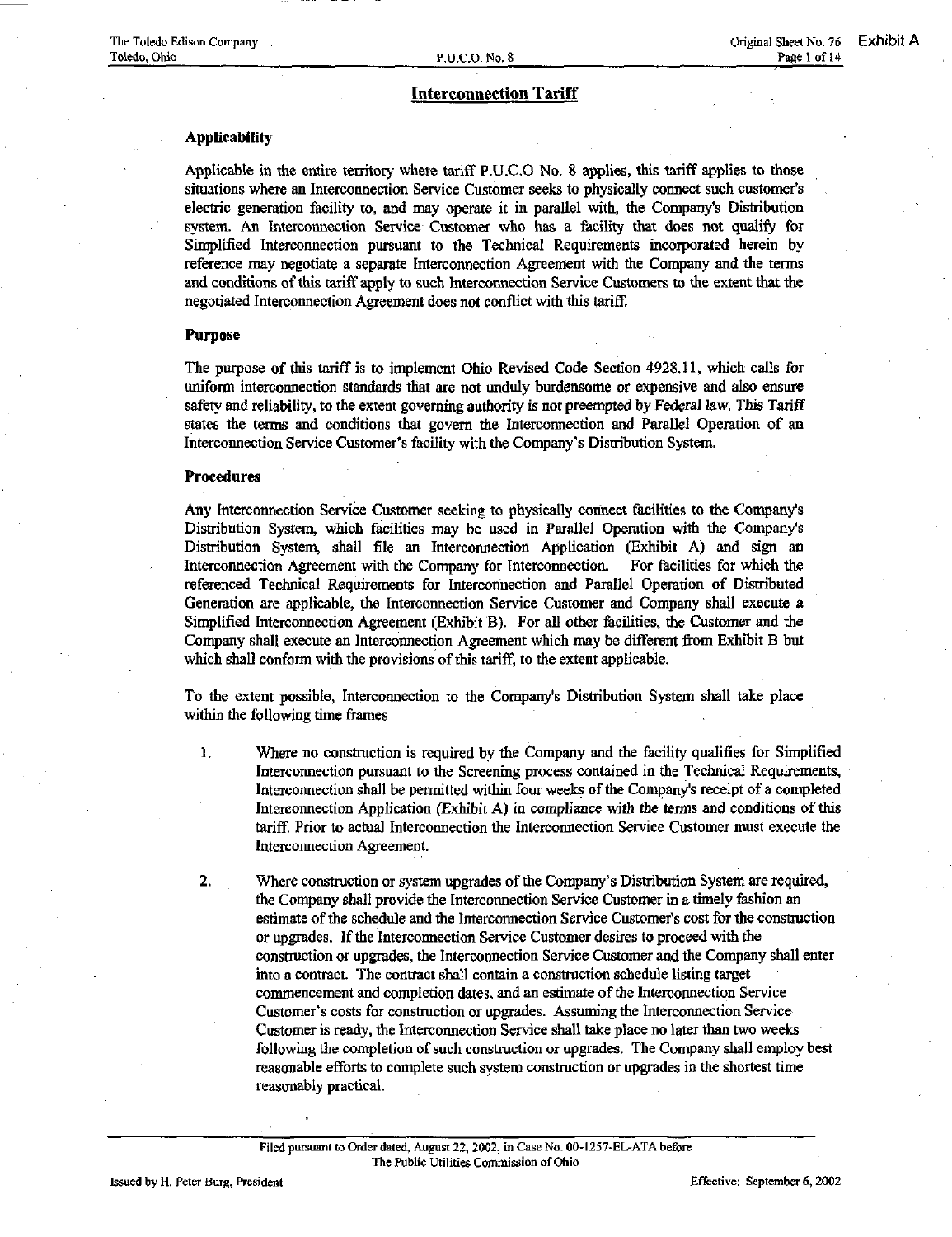- 3. All Interconnection Applications shall be processed by the Company in a non-discriminatory manner. The Company shall promptly provide each Interconnection Service Customer a written Notice of the company's receipt of the Application. The Company wall endeavor to place such notice in the U.S. Mail within 3 business days after the Application has been received by the Company's personnel designated on the application form. The Company shall provide each Interconnection Service Customer with a copy of the screening process and a target date for processing the Application. If the Application is viewed as incomplete, the Company must provide a written Notice within 10 days of receipt of the Application by the Company's personnel designated on the application form that the Application is not complete together with a description of the information needed to complete the Application and a statement that processing of the Application cannot begin until the information is received. The Company's target date shall permit Interconnection in a timely maimer pursuant to the requirements of O.A.C. 4901:l-22-04(C). Interconnection Applications mil be processed in the order that they are received. It is recognized that certain Interconnection Applications may require minor modifications while they are being reviewed by the Company. Such minor modifications to a pending application shall not require that it be considered incoinplete and treated as a new or separate application. Minor modifications would not include at least the following: changes in facility size or location; any change requiring a new impact study; any other substantive change.
- 4. If the Company determines that it cannot connect the Interconnection Service Customer's facility within the time frames required by O.A.C.  $\S$  4901:1-22-04(C), the Company will notify the Interconnection Service Customer in writing of that fact as soon as possible. The notification will identify the reason or reasons Interconnection Service could not be performed within the time frames stated in O.A.C.  $\S$  4901:1-22-04(C), and provide an estimated date for interconnection service. This section shall not limit the rights of an Interconnection Service Customer for relief under Ohio Revised Code Chapter 4905

# Technical Requirements for Interconnection and Parallel Operation of facilities owned or operated by an Interconnection Service Customer

The Company shall maintain a copy of the Technical Requirements for Interconnection at its place of business such that the Technical Requirements are readily available to the public. The Company shall provide the Commission Staff with a copy of the Technical Requirements. Standards adopted by IEEE shall supersede the applicable provisions of the Company's Technical Requirements effective the date that IEEE adopts such standards. However, any Interconnection made or initiated prior to the adoption of any national standard promulgated by IEEE shall be grandfathered. Regarding any IEEE minimum standard, or any guideline that the IEEE may promulgate, the Company may amend the Technical Requirements to the minimum extent required to address unique local conditions, and shall provide such amendments to the Staff and make such amendments available to the Interconnection Service Customers. All Technical Requirements for Interconnection, including superseding standards adopted by IEEE, are incorporated herein by reference.

# Metering

Any metering installation, testing, or recalibration required by the installation of the Interconnection Service Customer's distributed generation equipment shall be provided consistent with the Electric Service and Safety Standards pursuant to Ohio Revised Code Chapter 4928, and specifically O.A.C. § 4901:1-10-05 (Metering) and, as applicable, § 4901:1-10-28 ( C) (Net Metering).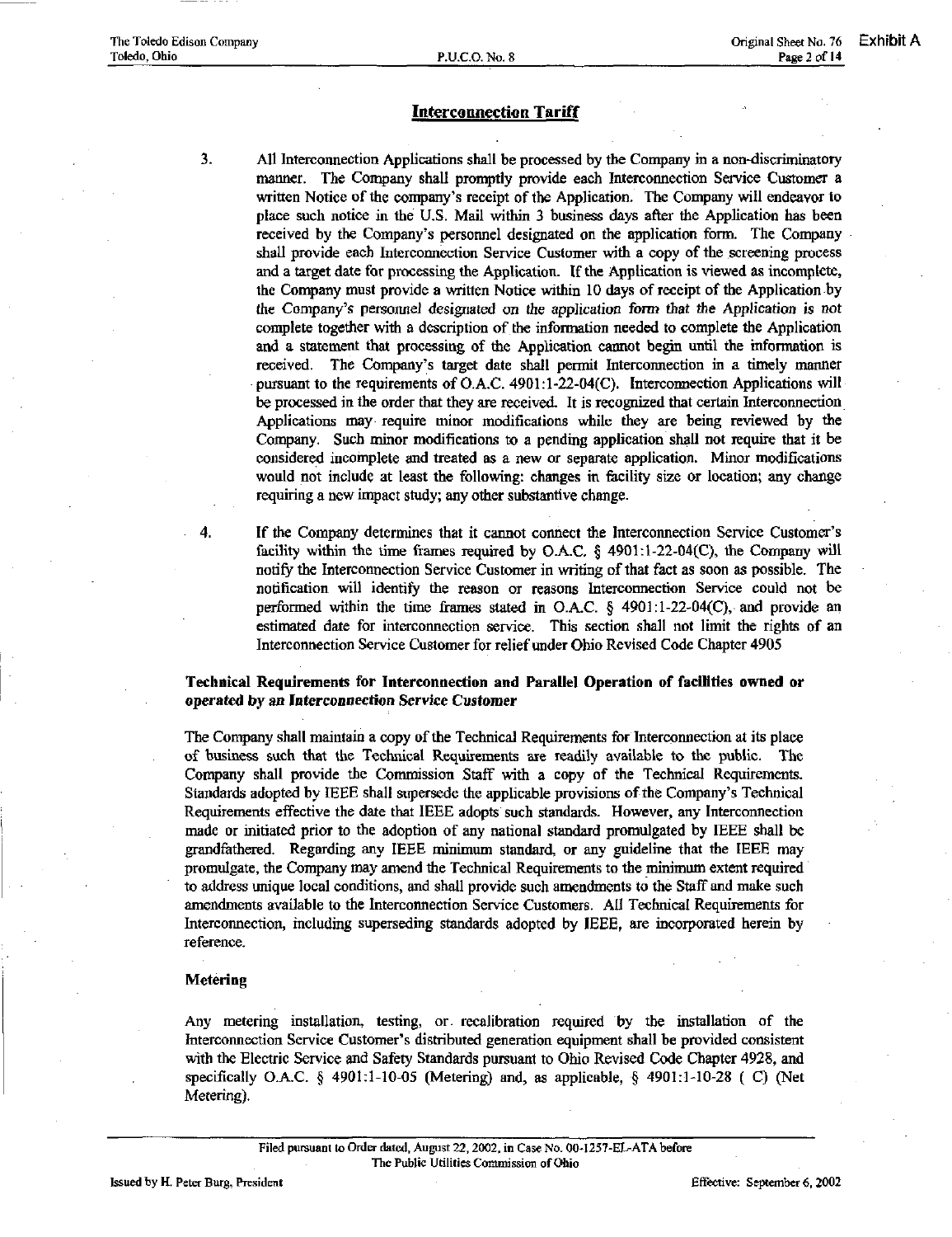# Liability Insurance

Prior to any Interconnection wiih the Company, the Interconnection Service Customer must provide the Company with proof of insurance or other suitable financial instrument sufficient to meet its construction, operating and liability responsibilities pursuant to this tariff. At no time shall the Company require that the Applicant negotiate any policy or renewal of any policy covering any liability through a particular insurance company, agent, solicitor, or broker.

# System Impact and Facilities Studies

For those Applications that do not qualify for the Simplified Interconnection Agreement pursuant to the Screening Process included in the Technical Requirements, the Company may require supplemental review, a service study, coordination study, facilities study or Company system impact study prior to Interconnection. In instances where such studies are required, the scope of such studies shall be based on the characteristics of the particular generation facility to be interconnected and the Company's system at the specific proposed location. By agreement between the Company and the Interconnection Service Customer, studies related to Intercormection of the generation facility may be conducted by a qualified third party. The cost of an impact facilities study performed by the Company shall be included in the costs set forth in the Interconnection Fees section of this tariff, set forth below. The Company shall provide the Applicant for Interconnection service with a target date for completion of any required system impact or facilities study. Any such study conducted by the Company shall be shared with the Intercormection Service Customer.

# Interconnection Fees

The Company shall not charge any fees for Interconnection other than those authorized by this tariff.

The Company shall charge each Interconnection Service Customer that applies for Interconnection service a nonrefundable Interconnection Application fee of \$250, payable at the time the Interconnection Application is submitted.

Each Interconnection Service Customer shall deposit with the Company an amount equal to \$5 per kW of generation referenced in the Application for all generation units greater than 50kW. All units 50kW or less shall be assessed the nonrefiindable Application Fee only as its deposit. The Company shall apply the deposit to the Company's actual costs associated with the Interconnection. If such costs are greater than the amount of the deposit, the customer shall pay such additional costs to the Company. If such costs are less than the amount of the deposit the Company shall refiand the balance of the deposit to the customer.

#### Additional Fees

#### Construction or Upgrade Fees

If the Intercoimection requires construction or an upgrade of the Company's system which, save for the generation facility would not be required, the Company will assess the Interconnection Service Customer the actual cost includmg applicable taxes of such construction or upgrade. Payment terms for such construction or upgrade will be agreed to and specified in the construction contract. The Company and the Interconnection Service Customer may negotiate for alternatives in order to reduce any costs or taxes applicable thereto.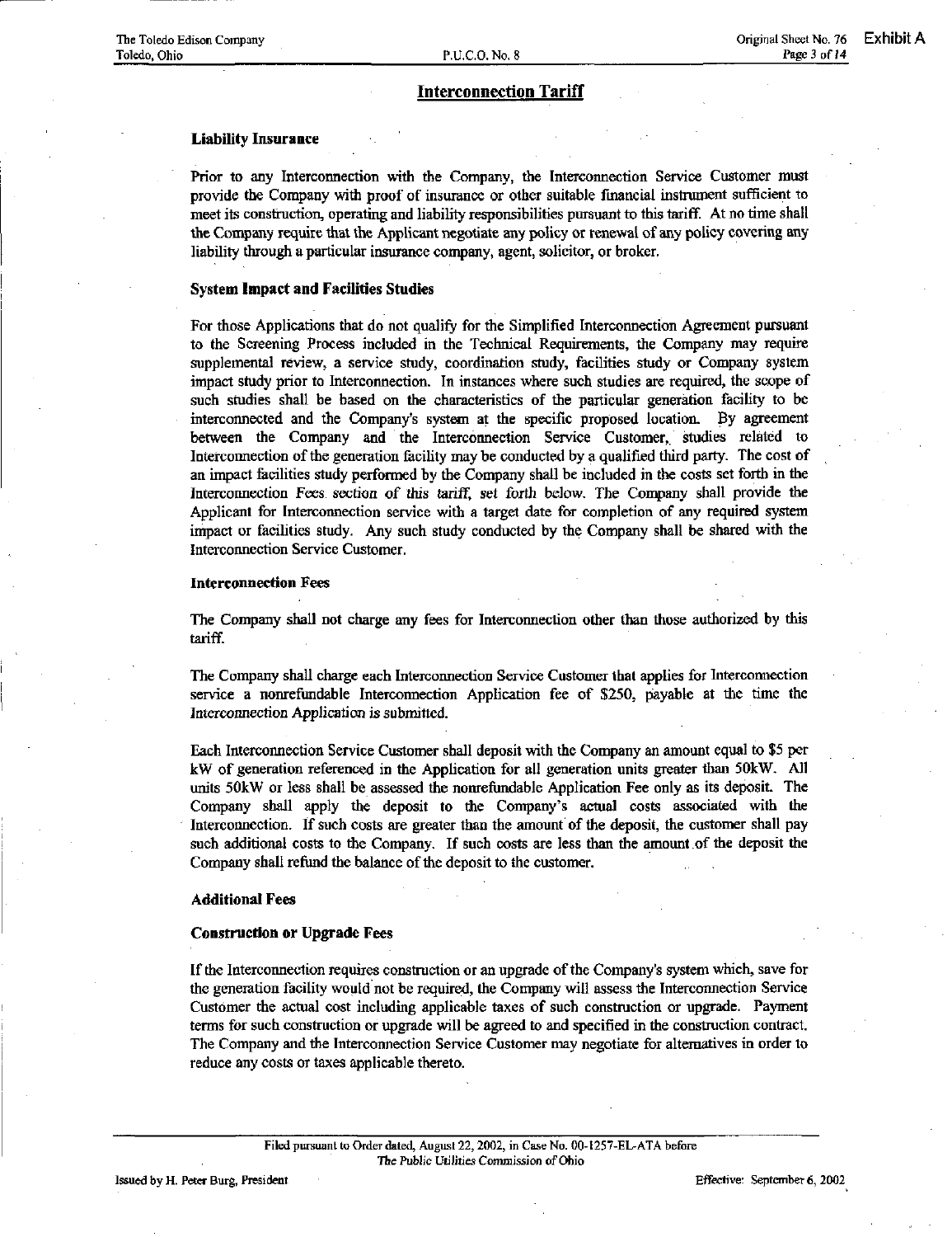# Resolution of Disputes

The Company or the Interconnection Service Customer who is a non-mercantile, non-residential customer may seek resolution of any disputes which may arise out of this tariff, including the Interconnection and the referenced Technical Requirements in accordance with the Commission's Rules for Alternative Dispute Resolution.

# Definitions

For the purpose of this Interconnection tariff, the following words shall have the meanings set forth:

- (1) **CERTIFIED TERRITORY** This term shall have the same meaning as found in R.C. 4928.01(A)(3)
- (2) COMPANY The Toledo Edison Company
- (3) FACILITY An electrical generating installation consisting of one or more generation units as defined in the Interconnection Application for Service.
- (4) INTERCONNECTION The physical connection of the Interconnection Service Customer's Facilities to the Company's Distribution System for the purpose of electrical power service.
- (5) INTERCONNECTION AGREEMENT The standard form of agreement between the Interconnection Service Customer and the Company (Exhibit B attached) or the negotiated agreement between the Interconnection Service Customer and the Company as referenced in the Procedures section above.
- (6) INTERCONNECTION APPLICATION The standard form of application approved by the Commission (See Exhibit A).
- (7) INTERCONNECTION SERVICE CUSTOMER This term shall have the same meaning as found in OAC §4901:1-22-02 (J).
- (8) PARALLEL OPERATION This term shall have the same meaning as found in OAC §4901:1- 22-02 (L).
- (9) TECHNICAL REQUIREMENTS The Technical Requirements consist of the following: Part A contains the standardized Technical Requirements common to all Ohio Electric Distribution Utilities. Part A shall be amended as necessary to conform to adopted IEEE Standards. Part B contains the Screening Process applicable to all Interconnection Service Customer facilities. The Company shall provide upon request specific Technical Requirements necessary to fill in any gaps in Part A or for facilities that do not conform with the Part A TechnicalRequirements.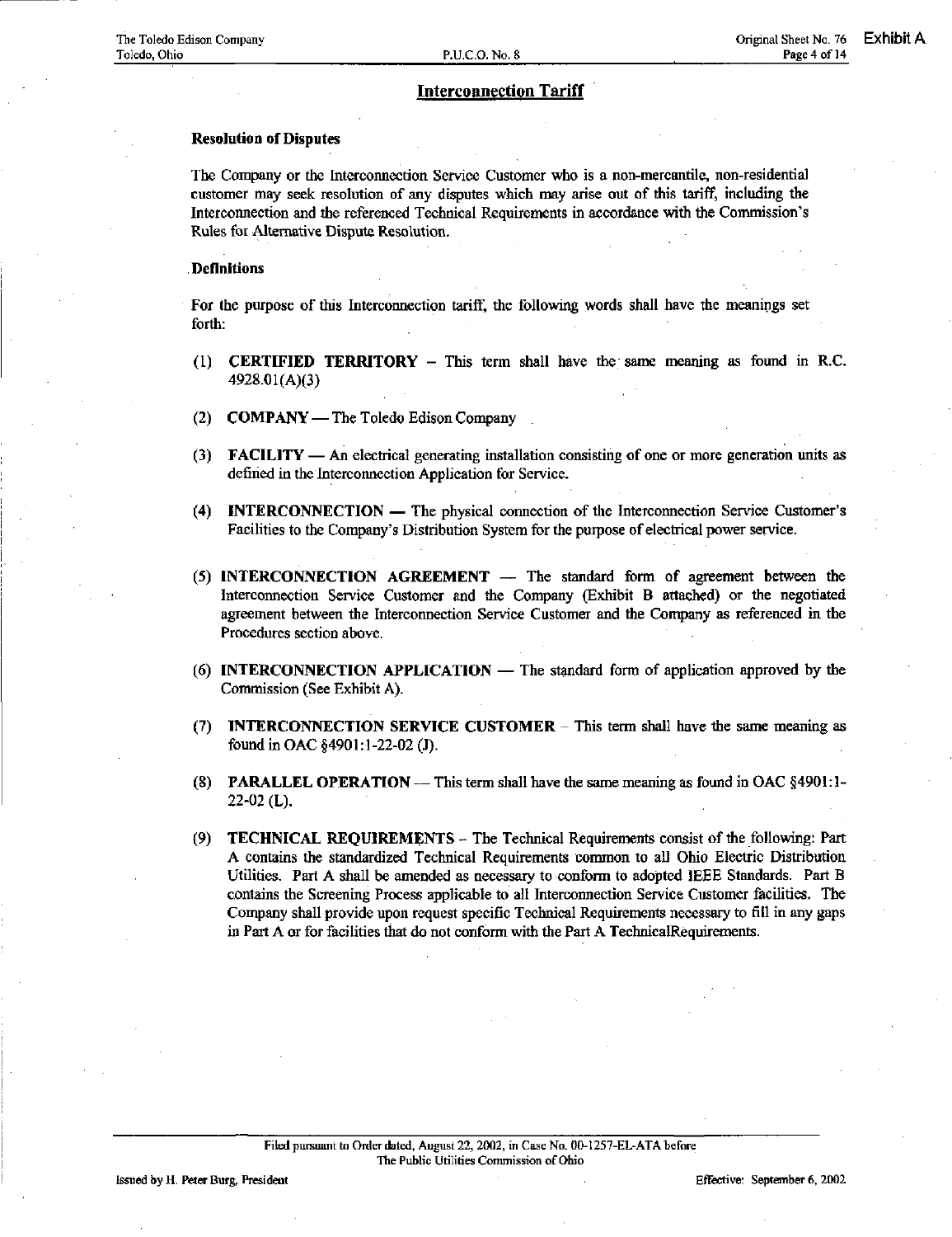# TABLE OF CONTENTS

The following rates, rules and regulations for electric service are applicable throughout Toledo Edison's service territory except as noted.

|                                                    | <b>Sheet Numbers</b> | Revision                                   |
|----------------------------------------------------|----------------------|--------------------------------------------|
| <b>TABLE OF CONTENTS</b>                           | $\mathbf{1}$         | 24 <sup>th</sup> -25 <sup>th</sup> Revised |
| DEFINITION OF TERRITORY                            | 3                    | Original                                   |
| <b>REGULATIONS</b>                                 |                      |                                            |
| <b>Standard Rules and Regulations</b>              | 4                    | 2 <sup>nd</sup> Revised                    |
| <b>Emergency Electrical Procedures</b>             | 4 <sub>1</sub>       | 1 <sup>st</sup> Revised                    |
| <b>RESIDENTIAL SERVICE</b>                         |                      |                                            |
| Residential Rate "R-01"                            | 10                   | 7 <sup>th</sup> Revised                    |
| Residential Rate "R-01a"                           | 12                   | 6 <sup>th</sup> Revised                    |
| Residential Rate "R-09" (Apartment Rate)           | 19                   | 2 <sup>nd</sup> Revised                    |
| Residential Rate "R-09a" (Apartment Rate)          | 20                   | 1 <sup>st</sup> Revised                    |
| Residential Conservation Service Program           | 21                   | Original                                   |
| <b>GENERAL SERVICE</b>                             |                      |                                            |
| Small School Rate "SR-1a"                          | $-41$                | 7 <sup>th</sup> Revised                    |
| Large School Rate "SR-2a"                          | 42                   | 8 <sup>th</sup> Revised                    |
| General Service Rate "GS-14"                       | 44                   | 8 <sup>th</sup> Revised                    |
| Small General Service Schedule                     | 45                   | 7 <sup>th</sup> Revised                    |
| Medium General Service Schedule                    | 46                   | 8 <sup>th</sup> Revised                    |
| Partial Service Rate "GS-15"                       | 52                   | 1 <sup>st</sup> Revised                    |
| Outdoor Night Lighting Rate "GS-13"                | 53                   | $6th$ Revised                              |
| Outdoor Security Lighting Rate "GS-18"             | 54                   | 6 <sup>th</sup> Revised                    |
| PRIMARY POWER SERVICE                              |                      |                                            |
| Large General Service Rate "PV-45"                 | 61                   | 8 <sup>th</sup> Revised                    |
| Interruptible Power Rate "PV-46"                   | 63                   | Ist Revised                                |
| <b>OTHER SERVICE</b>                               |                      |                                            |
| Co-generation and Small Power Producer Rate "CO-1" | 70                   | Original                                   |
| Street Lighting Rate "SL-1"                        | 71                   | 8 <sup>th</sup> Revised                    |
| <b>Experimental Market Based Tariff</b>            | 74                   | Original                                   |
| <b>Interconnection Tariff</b>                      | 76                   | 1st RevisedOrieinal                        |
| Retail Transition Cost Recovery of                 |                      |                                            |
| Non-bypassable Regulatory Transition Charges       | 77                   | Original                                   |
| <b>MISCELLANEOUS CHARGES</b>                       | 75                   | 1 <sup>st</sup> Revised                    |

Filed pursuant to Order dated Angust 45, 2007 [18] in Case No. 06-1112-EL-UNG

before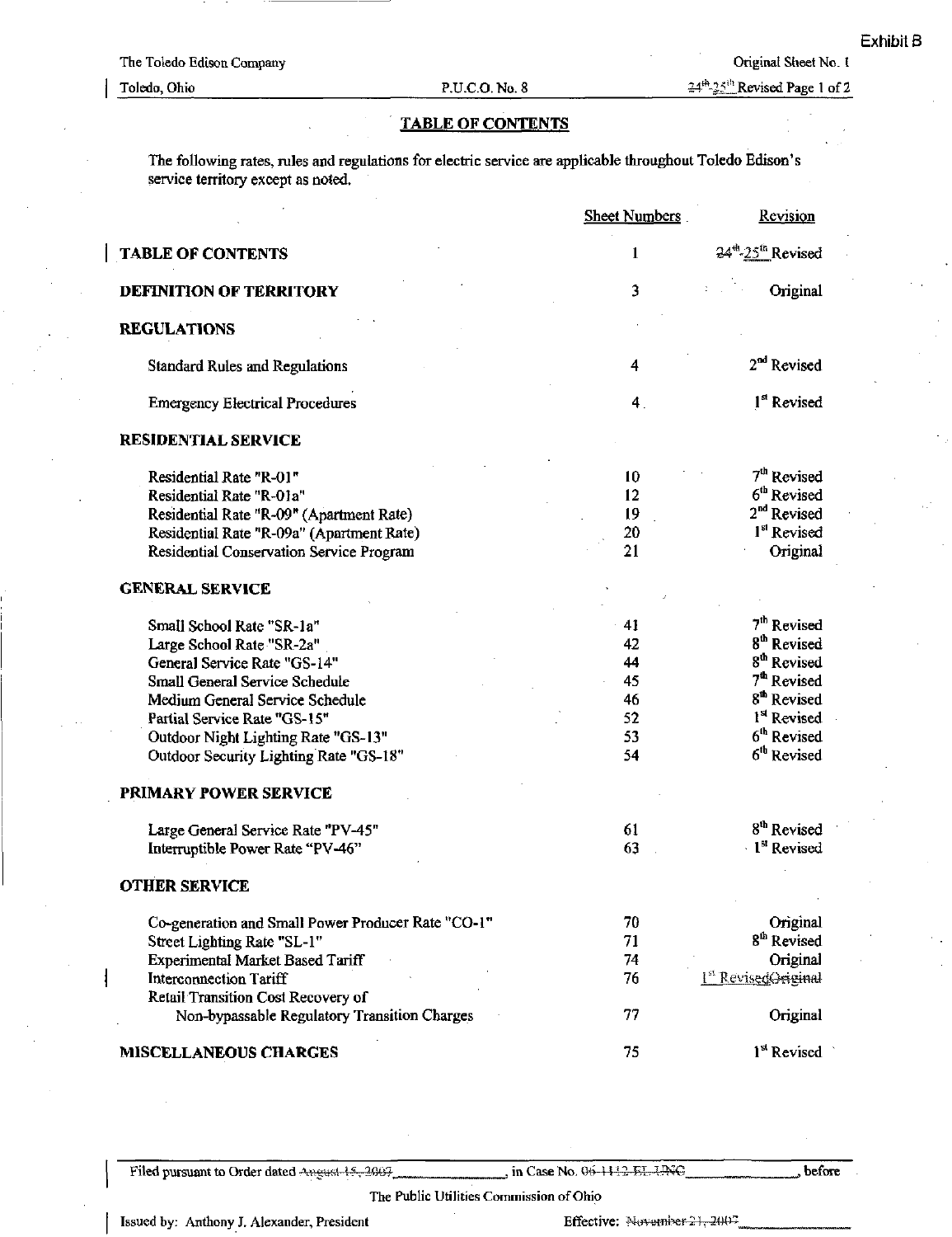# **Applicability**

Applicable in the entire territory where terrifi P.U.C.O. No. 11 applies, this This tariff applies to those situations where an Interconnection Service Customer seeks to physically connect such customer's electric generation facility to, and may operate it in parallel with, the Company's Distribution system. An, if said customer qualifies for either the Simplified, Expedited or Standard Interconnection Service Gustomer who has a facility that does not qualify for Simplified Interconnection pursuant to Procedure as defined in the <del>Technical Requirements incorporated herein by reference may negotiate a</del> separate Interconnection Agreement with the Company and the terms and conditions of this mail apply to such Interconnection Service Customers to the extent that the negotiated Interconnection Agreement does not conflict with this tariff. Ohio Administrative Code.

# **Purpose**

The purpose of this tariff is to implement Ohio Revised Code Section 4928.11, which calls for uniform interconnection standards that are not unduly burdensome or expensive and also ensure safety and reliability, to the extent governing authority is not preempted by Federal law. This Tariff states the terms and conditions that govern the Interconnection and Parallel Operation of an Interconnection Service Customer's facility with the Company's Distribution System.

# Procedures

Any Interconnection Service Customer seeking to physically connect facilities to the Company's Distribution System, which facilities may be used in Parallel Operation with the Company's Distribution System, shall file an Interconnection Application (Exhibit A) and sign an Interconnection Agreement with the Company for Interconnection. For facilities for which the referenced Technical Requirements for Interconnection and Parallel Operation of Distributed Ceneration are applicable, the Interconnection Service Customer and Company shall execute a Simplified Interconnection Agreement (Exhibit B). For all other facilities, the Customer and the Company shall execute an Interconnection Agreement which may be different from Exhibit B but which shall conform with the provisions of this tariff, to the extent amplicable.

To the extent possible. Interconnection to the Company's Distribution System shall take place within the following time frames:

Where no construction is required by the Company and the facility qualifies for Simplified Interconnection pursuant to the Sereoning process contained in the Technical Requirements. Interconnection shall be permitted within four weeks of the Company's receipt of a completed interconnection Amplication (Exhibit A) in compliance with the terms and conditions of this teriff. Prior to actual Interconnection the Interconnection Service Customer <u>must exceute the Intercompetion Agreement.</u>

Where construction or system ungrades of the Company's Distribution System are required. the Company shall provide the Interconnection Service Customer in a timely fashion an

before

Issued by: R.-Pecas-BurgAnthony J. Algsander, President

Effective: September 6, 2002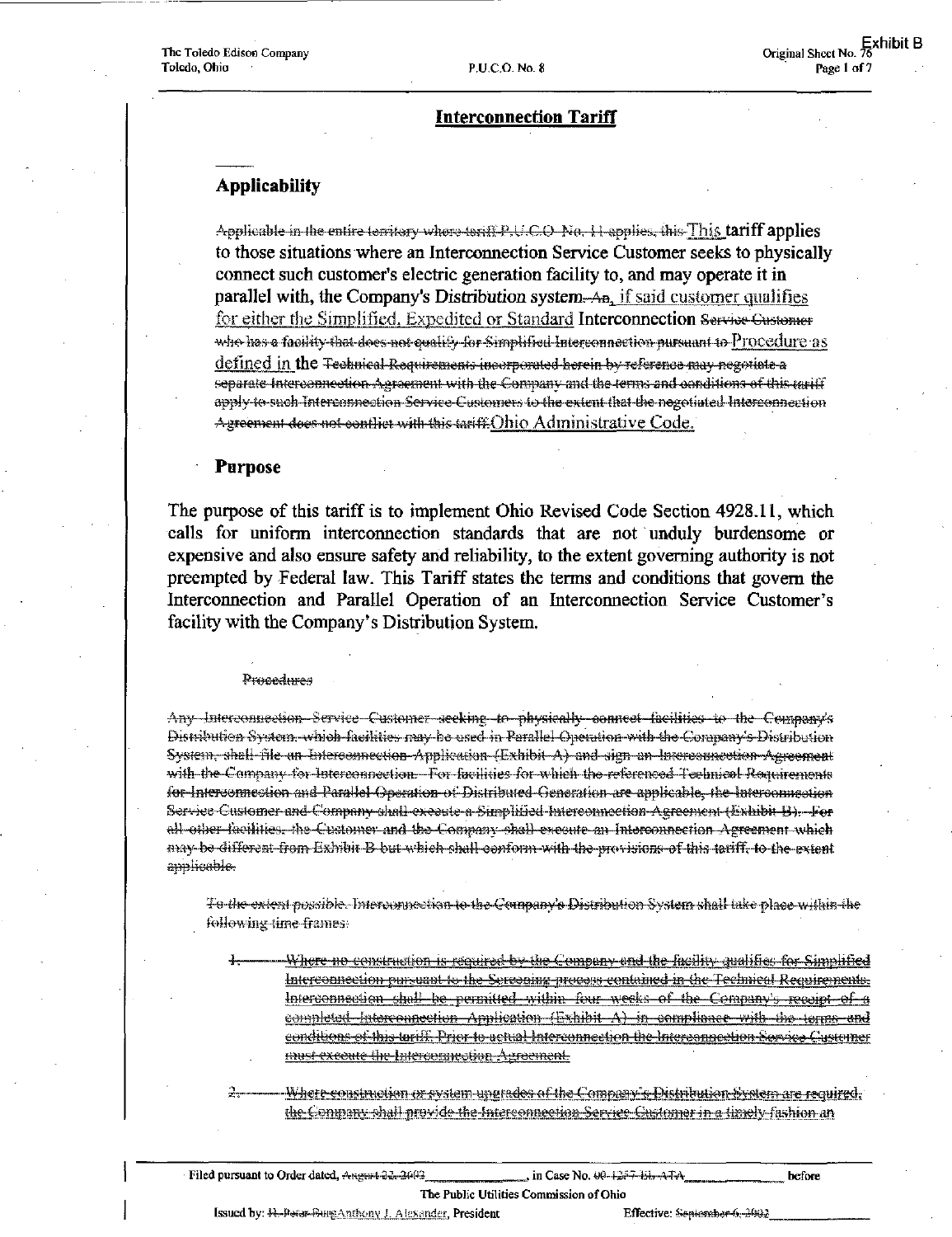estimate of the schedule and the Interconnection Service Customer's cost for the construction or upgrades. If the Interconnection Service Customer desires to proceed with the construction or ungrades, the Interconnection Service Customer and the Company shall enter into a contract. The contract shall contain a construction schedule listing target commencement and completion dates, and an estimate of the Interconnection Service Customer's costs for construction or upgrades. Assuming the Interconnection Service Customer is ready, the Interconnection Service shall take place ao later than two weeks following the completion of such construction or upgrades. The Company shall employ best reasonable efforts to complete such system construction or upgrades in the shortest time reasonably practical.

Filed pursuant to Order dated, Aregust-22, 2002 , in Case No. 00-1254-EL-ATA

The Public Utilities Commission of Ohio

Issued by: H. Peter Burg Anthony J. Alexander, President

Effective: September-6, 2002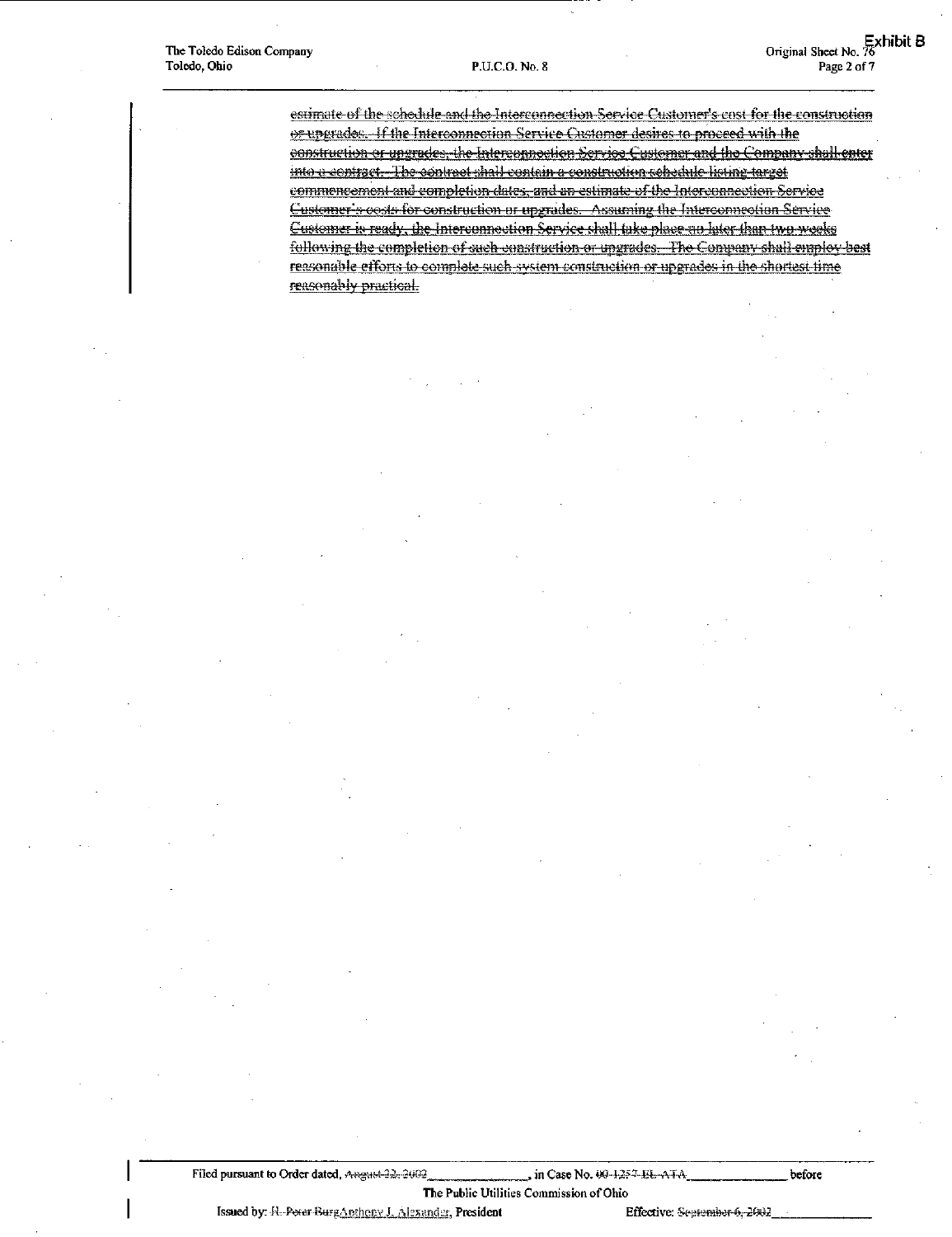All Interconnection Applications shall be processed by the Company in a non-discriminatory manner. The Company shall promptly provide each Interconnection Service Customer a written Notice of the company's receipt of the Application. The Company will endeaver to place such notice in the U.S. Mail within 3 business days after the Application has been received by the Company's personnel designated on the application form. The Company shall provide each Interconnection Service Customer with a copy of the screening process and a terget date for processing the Application. If the Application is viewed as incomplete, the Company must provide a written Notice within 10 days of receipt of the Application by the Company's personnel designated on the application form that the Application is not complete together with a description of the information needed to complete the Application and a statement that processing of the Application cannot begin until the information is received. The Company's target date shall permit Interconnection in a timely manner pursuant to the requirements of O.A.C. 4901:1-22-04(C). Interconnection Applications will be processed in the order that they are received. It is recognized that certain Interconnection Ambications may require minor modifications while they are being reviewed by the Company Such minor modifications to a pending application shall not require that it be considered incomplete and weated as a new or separate application. Minor modifications would not include at least the following: changes in facility size or location; any change requiring a new impact study, any other substantive change.

It the Company determines that it cannot connect the Interconnection Service Customer's facility within the time frames required by C.A.C. § 4901:1-22-04(C), the Compuny will notify the Interconnection Service Customer in writing of that fact as soon as peosible. The notification will identify the reason or reasons Interconnection Service could not be performed within the time frames stated in O.A.C. § 4901:1-22-04(C), and provide an estimated date for interconnection service. This section shall not limit the rights of an Interconnection Service Customer for relief under Ohio Revised Code Chapter 4905.

# **Technical Requirements for Interconnection and Parallel Operation of** facilities owned or operated by an Interconnection Service Customer

Technical Requirements consist of the following: Part A contains the standardized Technical Requirements common to all Obio Electric Distribution Utilities. Part A shall be amended as necessary to conform to adopted IEEE Standards. Part B contains the Screening Process applicable to all Interconnection Service Customer facilities. The Company shall provide upon request specific Technical Requirements necessary to fill in any gaps in Part A or for facilities that do not conform with the Part A Technical Requirements.

The Company shall maintain a copy of the Technical Requirements for Interconnection at its place of business such that the Technical Requirements are readily available to the public. The Company shall provide the Commission Staff with a copy of the Technical Requirements. —Standards adopted by IEEE shall supersede the applicable provisions of the Company's Technical Requirements effective as of the date  $\frac{1}{2}$  the date  $\frac{1}{2}$  theory which IEEE adopts such standards. However, any Interconnection made or initiated prior to the adoption of any national standard promulgated by IEEE shall be grandfathered. Regarding any IEEE minimum standard, or any guideline that the IEEE may promulgate, the Company may

Issued by: H. Poter Burg Anthony J. Alexander, President

Effective: September 6, 2002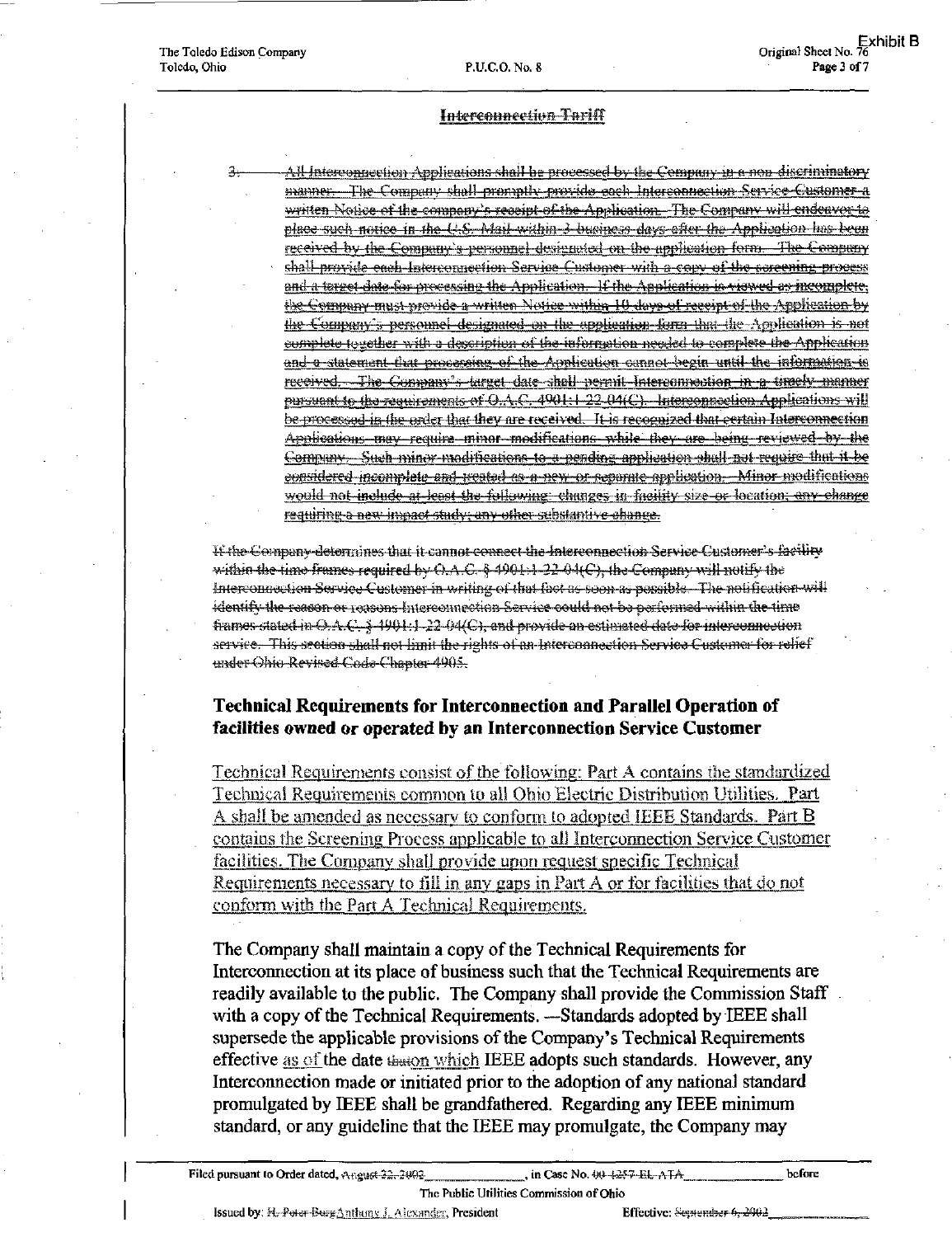amend the Technical Requirements to the minimum extent required to address unique local conditions, and shall provide such amendments to the Staff and make such amendments available to the Interconnection Service Customers, All Technical Requirements for Interconnection, including superseding standards adopted by IEEE, are incorporated herein by reference.

# Metering Construction or System Upgrades

Any metering installation, testing, or recalibration required by the installation of the Interconnection Service Customer's distributed generation equipment shall be provided consistent with the Electric Service and Safety Standards pursuant to Ohio Revised Code Chapter 4928, and specifically O.A.C. § 4901:1-10-05 (Metering) and, as applicable, § 4901:1-10-28 (C) (Net Metering).

Filed pursuant to Order dated, AHgust-32, 3063, in Case No. 60. 60. 60. in Case No. 43, in Case No. in Case No. 604, in Case No. 604, in Case No. 60, in Case No. 60, in Case No. 60, in Case No. 43, in Case No. 43, in Case The Public Utilities Commission of Ohio

Issued by:  $H$ --Potot-Burg Anthony J. Alcxander. President Effective: September-6, 2003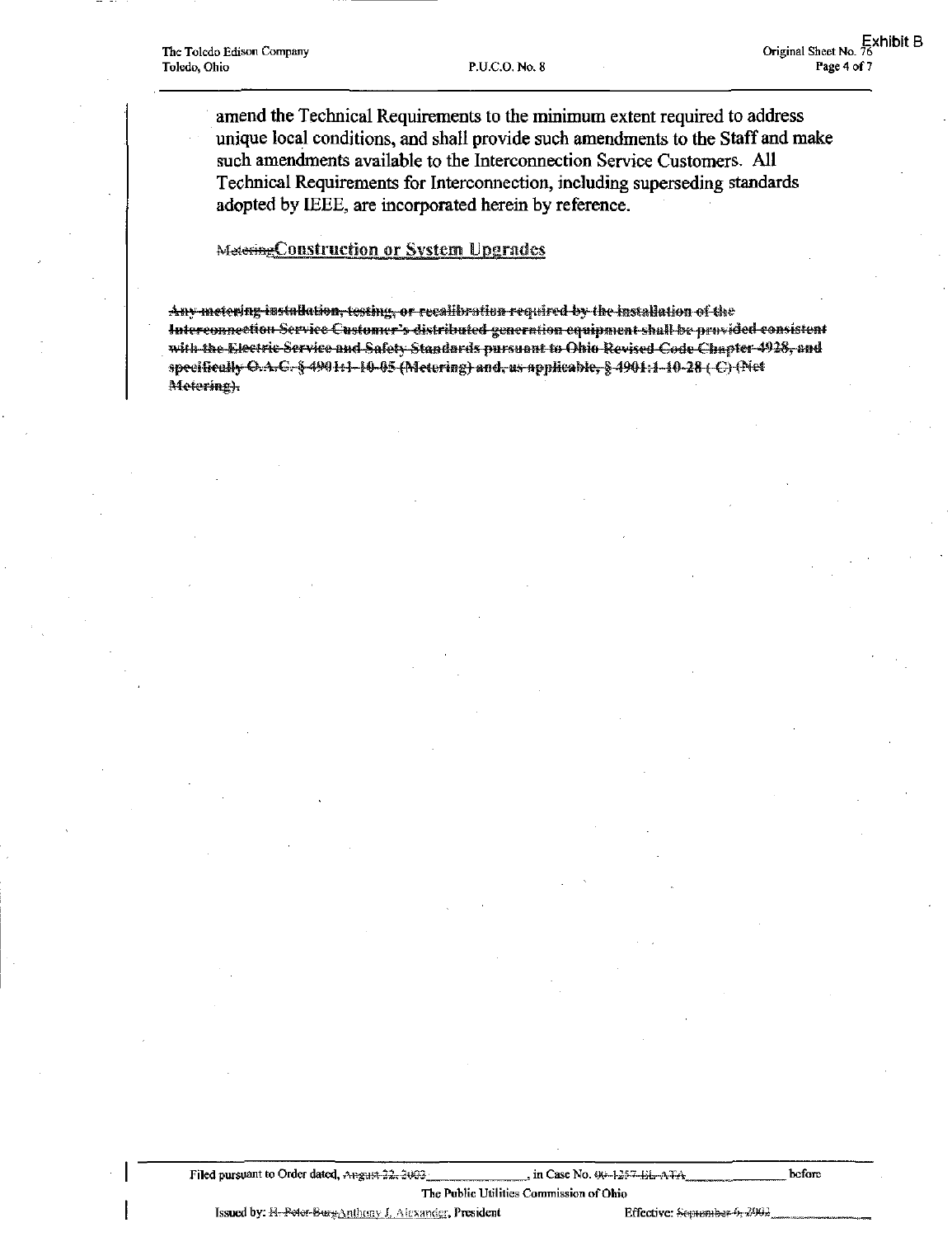**Interconnection** If the Interconnection requires construction or an upgrade of the Company's system which, save for the generation facility would not be required. the Company will assess the Interconnection Service Customer the actual cost including applicable taxes of such construction or upgrade. Payment terms for such construction or upgrade will be agreed to and specified in the construction contract. The Company and the Interconnection Service Customer may negotiate for alternatives in order to reduce any costs or taxes applicable thereto.

# **Other Terms and Conditions**

The customer and the Company shall be subject to the interconnection-related rules set forth in Sections 4901:1-22-01 et seq. of the Ohio Administrative Code. as amended from time to time. Said rules are incorporated herein by reference. In the event that there is any conflict between the terms and conditions set forth in this Tariff.

Liability-Incurance

Prior to any Interconnection with the Company, the Interconnection Service Customer must provide the Company with proof of insurance or other suitable financial instrument sufficient to meet its construction. operating and hability responsibilities pursuant to this tariff. At no time shall the Company require that the Applicant negotiate any policy or renewal of any policy covering any liability through a particular insurance company, agent. solicitor, or broker.

System-Impact and Facilities Studies

For those Applications that do not quality for the Simplified Interconnection Agreement pursuant to the Screening Process-included in the Technical Requirements, the Company may require supplemental review, a service study, coordination study, facilities study or Company system impact study prior to Interconnection. In instances where such studies are required, the ecope of such studies shall be based on the characteristics of the particular generation facility to be interconnected and the Company's system at the specific proposed location. Dv agreement between the Company and the Interconnection Service Customer, studies related to Interconnection of the generation facility may be conducted by a qualified third party. The cost of an inmact facilities study performed by the Companyset forth in said rules, the latter shall control be included in the costs set forth in the Interconnection Fees section of this tariff, set forth below. The Company shall provide the Applicant for Interconnection corvice with a target date for completion of any required system impact or facilities study. Any such study conducted by the Company shall be shared with the Interconnection Service Customer.

**Interconnection Fees** 

Filed pursuant to Order dated, Angust 32, 3003

in Case No. 00-1257-EL-ATA

before

The Public Utilities Commission of Ohio Issued by: H. Peter Burg Anthony J. Alexander, President

Effective: Segrember 6, 2002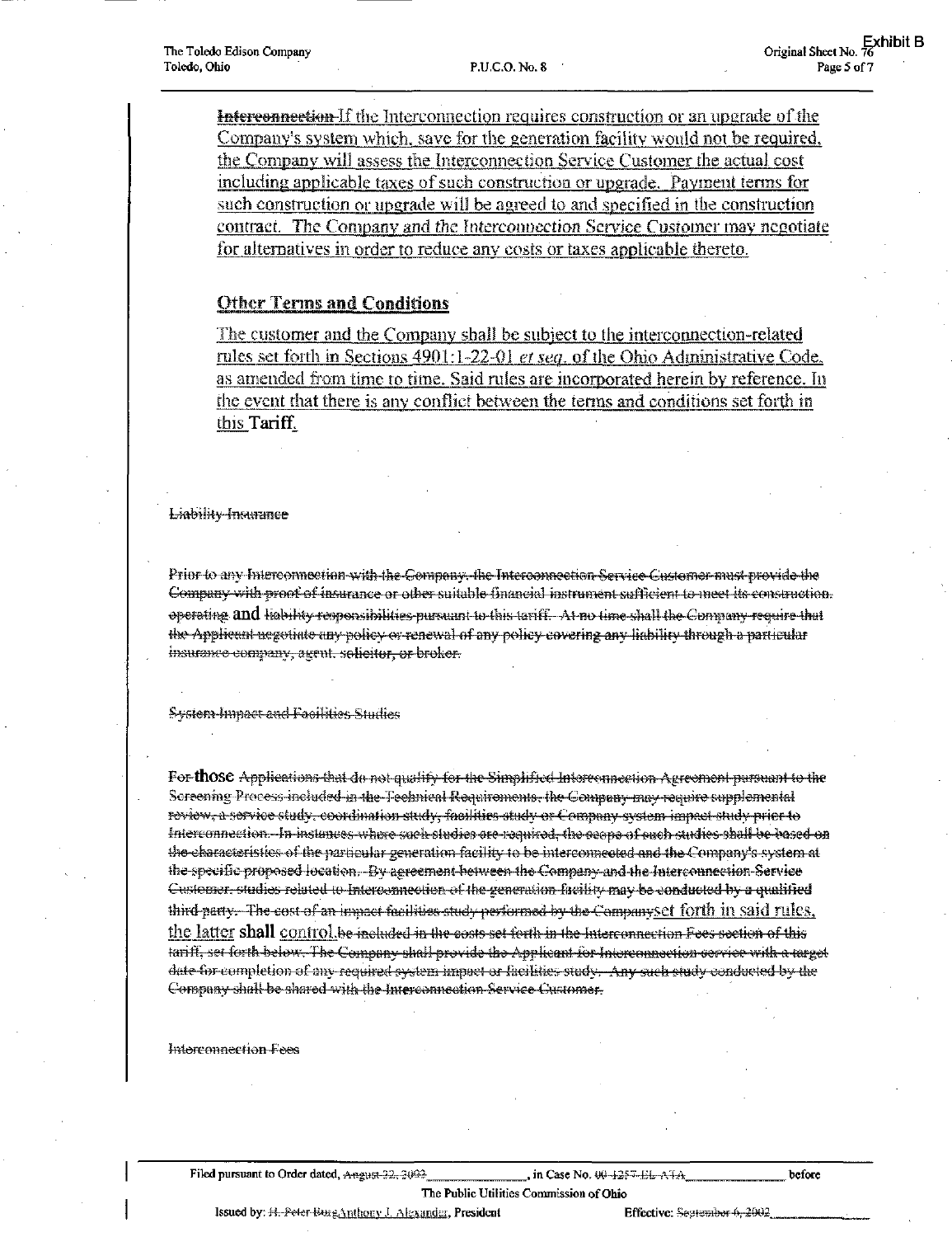The Company shall not charge any fees for Interconnection other than those authorized by this tariti.

The Company shall charge each Interconnection Service Customer that applies for Interconnection service a nonrefundable Interesuncetion Application fee of \$250, payable at the time the Interconnection Application is submitted.

Each Interconnection Service Customer shall deposit with the Company an amount 1984 to \$5 per kW of generation referenced in the Application for all generation units greater than 50kW. All units SOkW or less shall be assessed the nonrefundable Application Fee only as its deposit. The Company shall apply the deposit to the Company's actual casts associated with the Interconnection.—If such costs are greater than the amount of the deposit, the customer shall pay such additional costs to the Company. If such costs are less than the amount of the deposit the Company shull refund the balance of the deposit to the customer.

Additional Fees

Construction or Upgrade Fees

If the Interconnection requires construction or an upgrade of the Company's system which, save for the generation facility would not be required, the Company will assess the Interconnection Service Customer the actual cost including applicable taxes of such construction or upgrade. Payment terms for such construction or upgrade will be agreed to and specified in the construction contract. The Company and the Interconnection Service Customer may negatiate for alternatives in order to reduce any costs or taxes applicable thereto.

Filed pursuant to Order dated, Angust 22, 2002.

in Case No. 60-1-257-151-4-7-4

The Public Utilities Commission of Ohio Issued by: R. Peter Burg Anthony J. Alexander, President

Effective: September-6, 2002.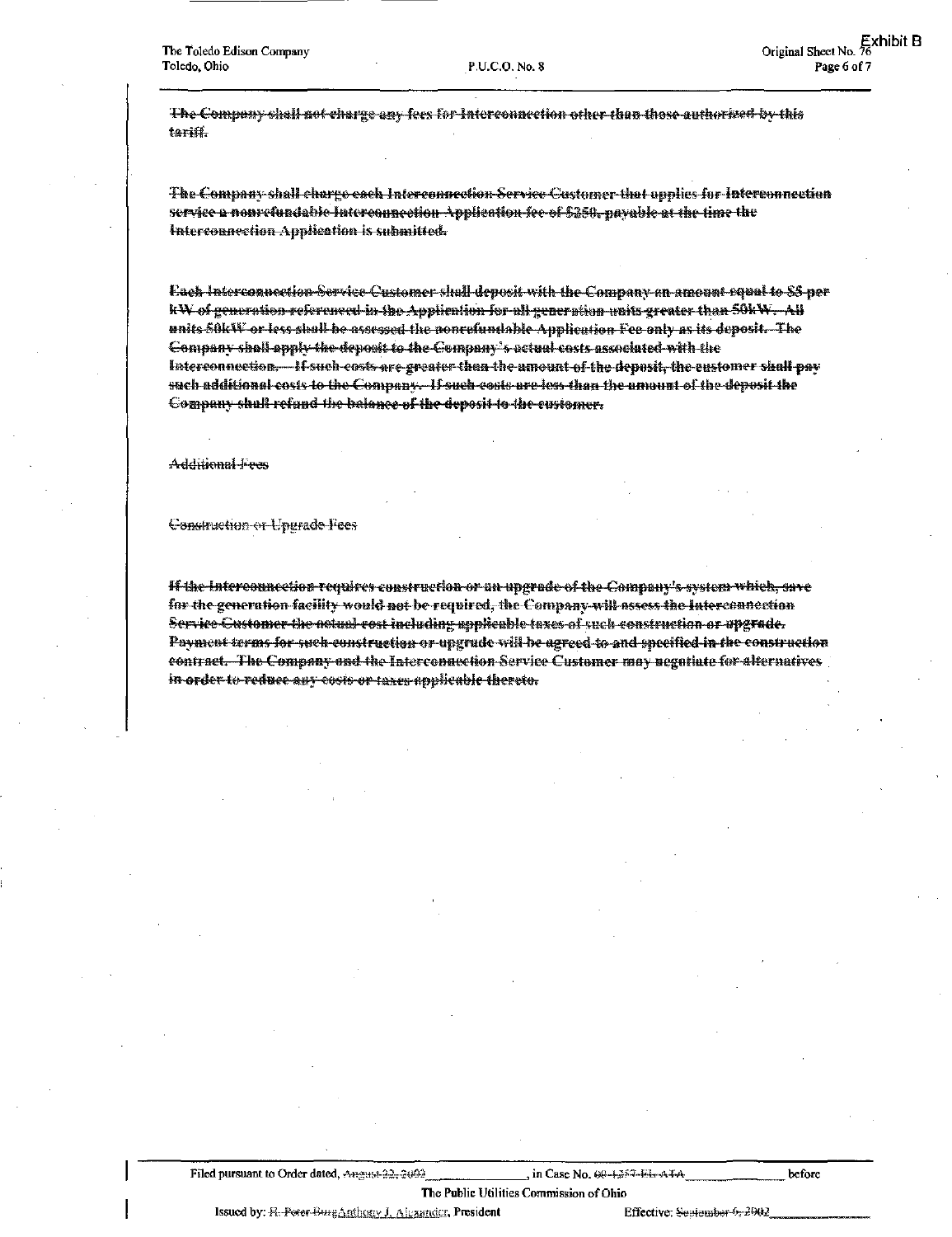#### P.U.C.O. No. 8

# Interconnection Tariff

Resolution of Disputes

The Company or the Interconnection Service Customer who is a non-mercantile, non-residential customer may seek resolution of any disputes which may arise out of this tariff, including the Interconnection and the referenced Technical Requirements in accordance with the Commission's Rules-for Alternative Dispute Resolution.

**Definitions** 

- For the purpose of this Interconnection tariff, the following words shall have the meanings set forth.
- (1) CERTIFIED TERRITORY This term shall have the same meaning as found in R.C. 4928.0HAK33
- (2) COMPANY Ohio Edison Company
- (3) FACILITY An electrical generating installation consisting of one or more generation units as defined in the Interconnoction Application for Service.
- (4) INTERCONNECTION——The physical connection of the Interconnection Service Customer's Facilities to the Company's Distribution System for the purpose of electrical power service.
- (5) INTERCONNECTION AGREEMENT The standard form of agreement between the Interconnection Service Customer and the Company (Exhibit-B attached) or the negotiated agreement between the Interconnection Service Customer and the Company as referenced in the Procedures seehan above.
- (6) INTERCONNECTION APPLICATION The standard form of application approved by the Commission (See Exhibit A).
- (7) INTERCONNECTION SERVICE CUSTOMER—This term shall have the same meaning as found in OAC §4901:1-22-02 (J).
- $(8)$  PARALLEL OPERATION This term shall have the same meaning as found in OAC  $\S 4901:1-22 02(1)$ .
- (9) TECHNICAL REQUIREMENTS The Technical Requirements consist of the following: Part A contains the standardized Technical Requirements common to all Ohio Electric Distribution Utilition. Pest A shall be amended as necessary to conform to adopted IFFE Standards. Part B contains the Sereening-Process-applicable to all Interconnection Service Customer-facilities. The Company shall provide upon request specific Fechnical Requirements necessary to fill in any gups in Part A or for facilities that do not conform with the Part A Technical Requirements.

|                                         | Filed pursuant to Order dated.             | . m Caso No. | betore                                                                                                                        |  |
|-----------------------------------------|--------------------------------------------|--------------|-------------------------------------------------------------------------------------------------------------------------------|--|
| The Public Utilities Commission of Ohio |                                            |              |                                                                                                                               |  |
|                                         | Issued by: Anthony J. Alexander, President |              | – Effective<br>the comment of the comment and comment and comment of the comment of the comment of the comment of the comment |  |
|                                         |                                            |              |                                                                                                                               |  |